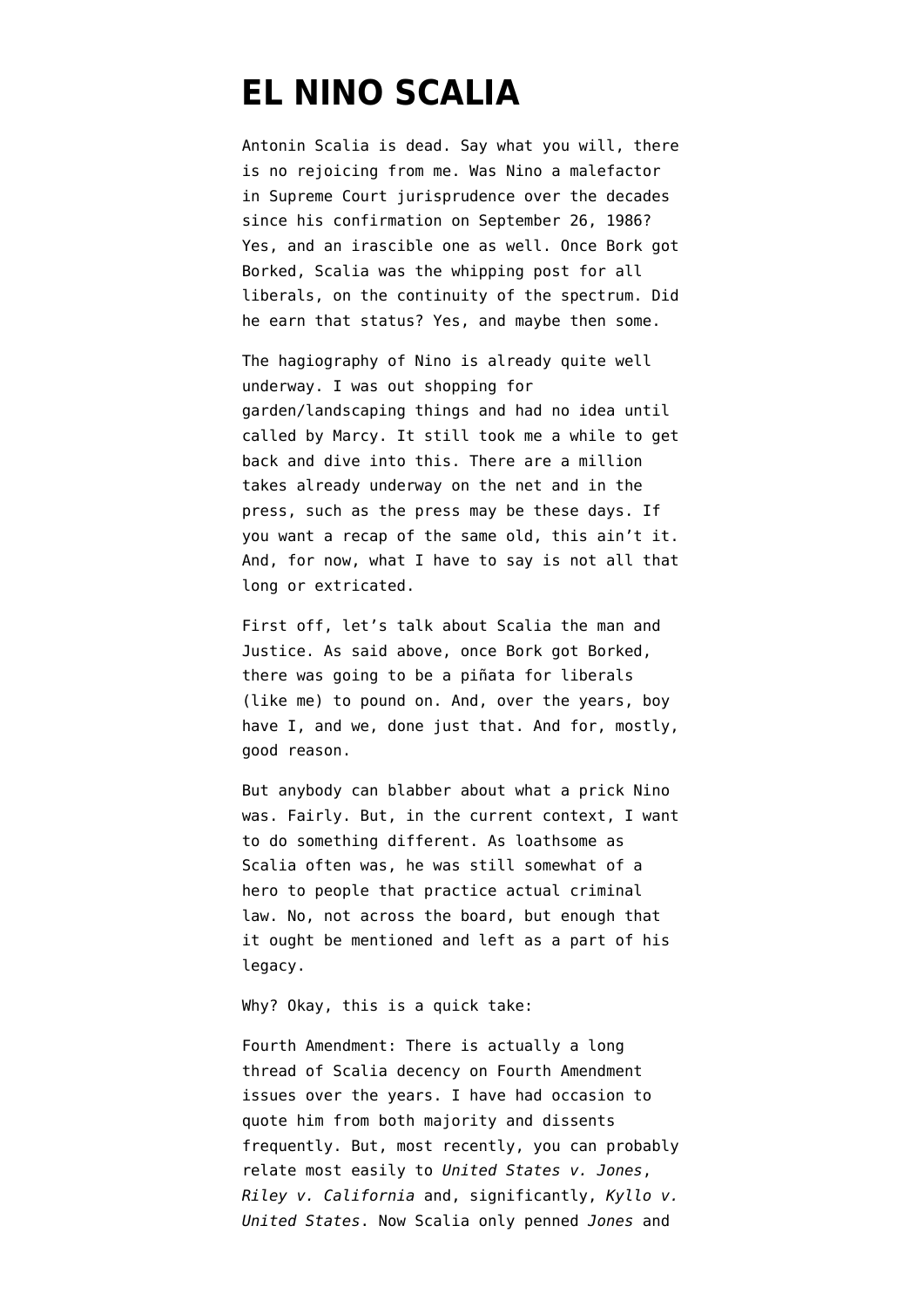*Kyllo*, but his fingerprints were all over *Riley* too. This is just my opinion, but I am not sure that a lesser conservative justice on the court would have seen these decisions through, and allowed them to be as consensus as they were.

One law professor, [Tim MacDonnell,](http://virginiajournalofcriminallaw.com/wp-content/uploads/2014/08/MacDonnell-3-Va.-J.-Crim.-L.-175-2015.pdf) put it this way:

> Since joining the United States Supreme Court in 1986, Justice Scalia has been a prominent voice on the Fourth Amendment, having written twenty majority opinions, twelve concurrences, and six dissents on the topic. Under his pen, the Court has altered its test for determining when the Fourth Amendment should apply; provided a vision to address technology's encroachment on privacy; and articulated the standard for determining whether government officials are entitled to qualified immunity in civil suits involving alleged Fourth Amendment violations. In most of Justice Scalia's opinions, he has championed an originalist/textualist theory of constitutional interpretation. Based on that theory, he has advocated that the text and context of the Fourth Amendment should govern how the Court interprets most questions of search and seizure law. His Fourth Amendment opinions have also included an emphasis on clear, bright-line rules that can be applied broadly to Fourth Amendment questions. However, there are Fourth Amendment opinions in which Justice Scalia has strayed from his originalist/textualist commitments, particularly in the areas of the special needs doctrine and qualified immunity.

I do not agree with everything in MacDonnell's article, but it is quite good and his dubious context is spot on. Scalia has been more than prominent in Fourth Amendment jurisprudence since his time on the court. I have serious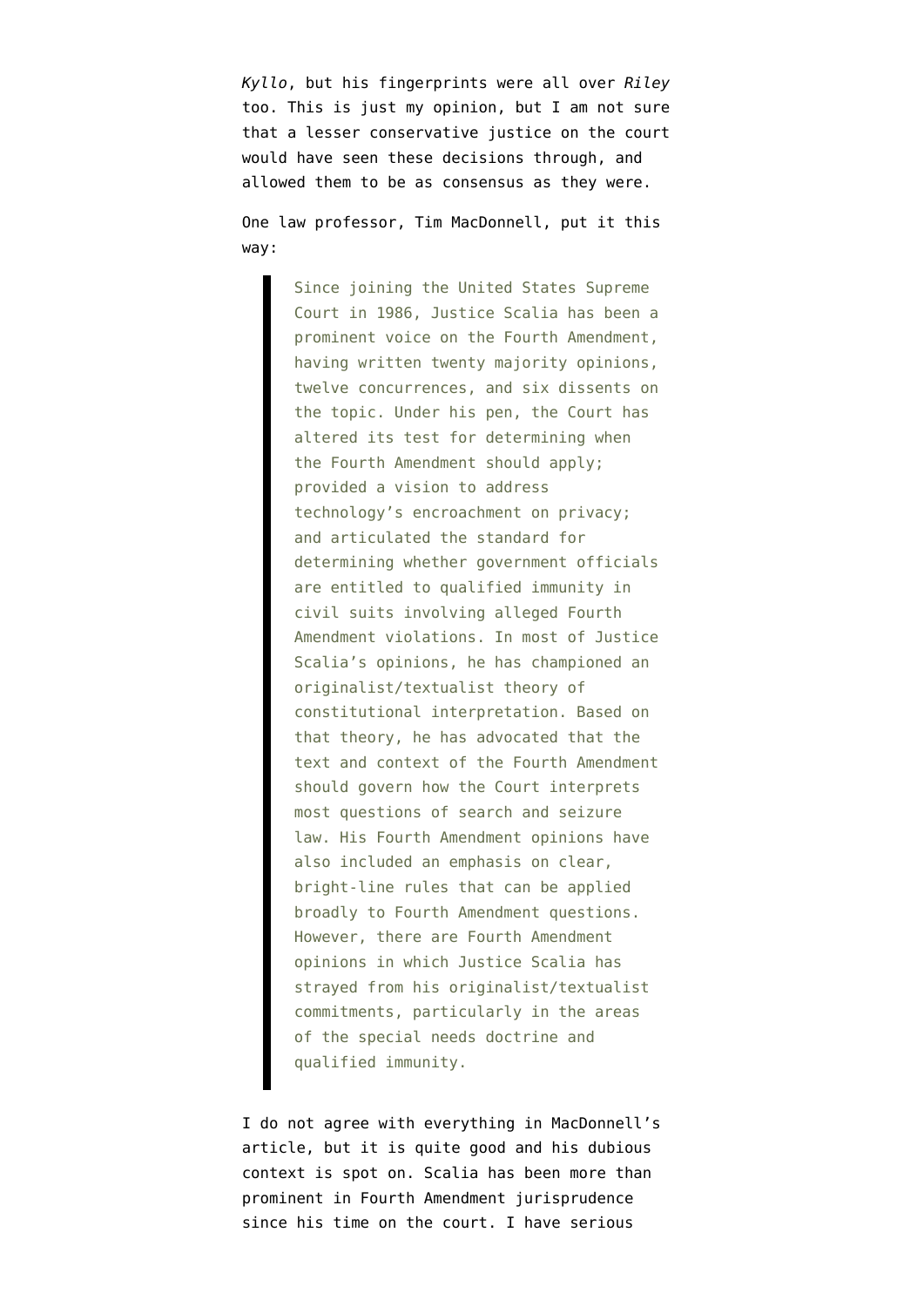issues with many of the "exceptions" he has bought off on in the name of police expediency, but I can, and do, imagine a different justice being far, far, worse on the Fourth (can you say "Alito"? Of course you can). So, there is that. But, by the same token, I remember coming out of court and getting informed of the *Kyllo* decision. Several drinks were hoisted to Scalia that afternoon and night.

Then, there is the Sixth Amendment. This is an area on which Scalia gets scant attention and credit for. And, yes, if you practice criminal law, it is one of critical importance, whether pundits or the press realize it or not. Because if you happen to actually do criminal jury trials (or bench for that matter), you know the critical importance of being able to confront and cross-examine the witnesses and evidence against your client, the defendant. I have cited Scalia's words, both successfully and unsuccessfully, for a very long time on confrontation issues. But the successes I, and clients, have had owe in large part due to Scalia. Here is a bit [from David Savage, of the](http://articles.latimes.com/2011/nov/24/nation/la-na-court-scalia-20111125) [LA Times,](http://articles.latimes.com/2011/nov/24/nation/la-na-court-scalia-20111125) from 2011 that summarizes Scalia's Confrontation Clause championing about perfectly:

> The 6th Amendment to the Constitution says the "accused shall enjoy the right … to be confronted with the witnesses against him." To Scalia, this clause not only gives defendants the right to challenge actual witnesses, but also the right to bar testimony from all those "witnesses" who did not or cannot testify in court. He takes this view even if the witness is dead.

> Three years ago, Scalia led the court in reversing the murder conviction of a Los Angeles man who shot and killed his girlfriend. A police officer testified the victim had reported that Dwayne Giles threatened to kill her. Scalia said that testimony violated Giles'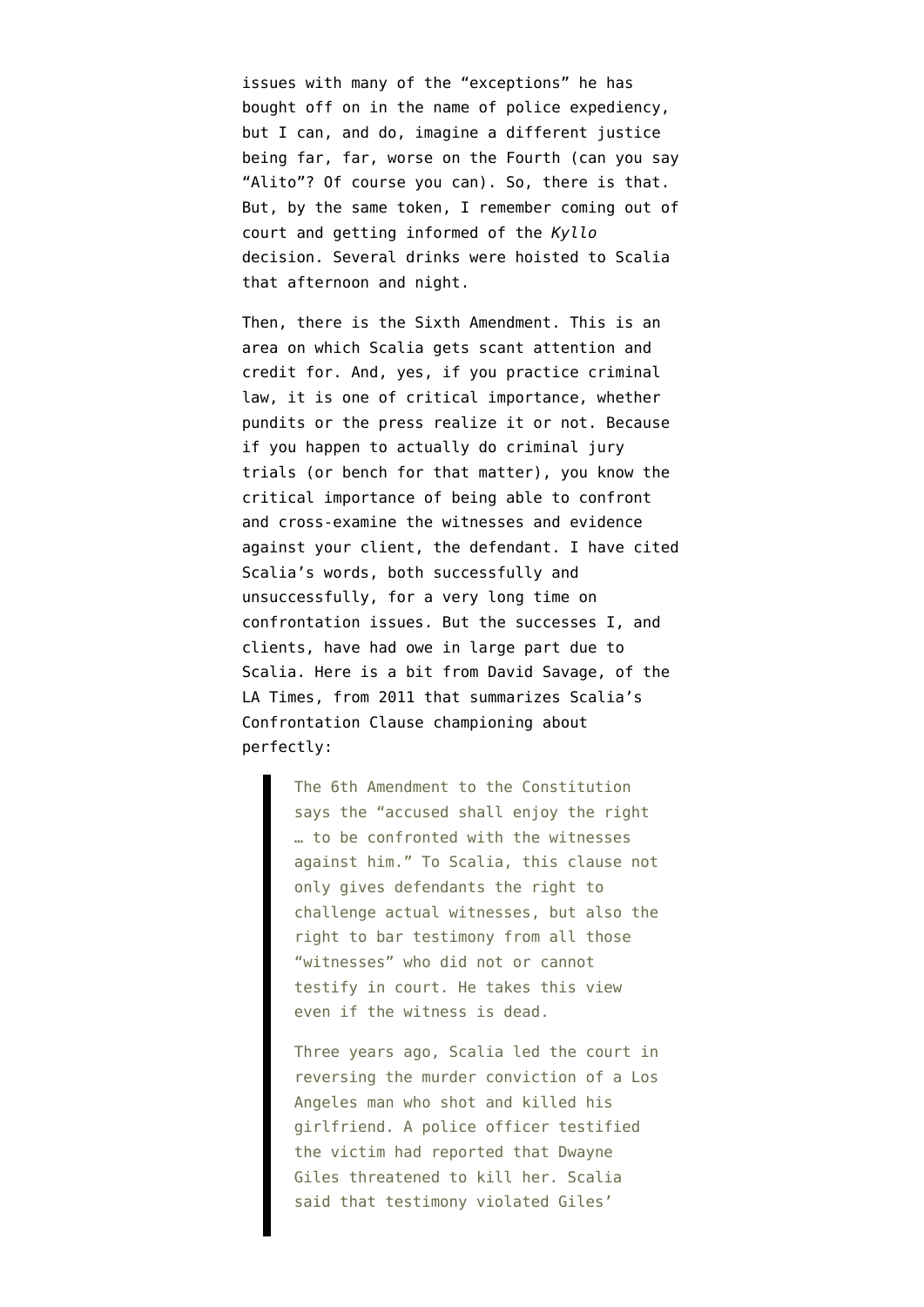rights because he could not confront or cross-examine her.

"We decline to approve an exception to the Confrontation Clause unheard of at the time of the founding," Scalia said for 6-3 majority. This went too far for liberal Justices John Paul Stevens and Stephen G. Breyer.

Two years ago, Scalia spoke for a 5-4 majority reversing the conviction of an alleged cocaine dealer from Massachusetts because prosecutors did not bring to court a lab analyst whose test confirmed the bags of white powder were indeed cocaine. The dissenters, including Chief Justice John G. Roberts Jr. and Justices Anthony M. Kennedy and Samuel A. Alito Jr., said a lab technician who conducts a test is not a "witness" in the ordinary sense of the term.

In June, the court went one step further. The Scalia bloc, by a 5-4 vote, overturned the drunken-driving conviction of a New Mexico man because the lab analyst who testified about his blood alcohol did not actually work on the defendant's blood sample. He put together an odd-couple coalition with Justices Clarence Thomas, Ruth Bader Ginsburg, Sonia Sotomayor and Elena Kagan.

"This is not a left-right split. This is principle versus pragmatism," said University of Michigan law professor Richard Friedman.

Frankly, Scalia has only reinforced that since late 2011 when Savage wrote said words. If you practice in a criminal trial courtroom, you owe a debt of gratitude to Antonin Scalia for your ability to still confront and cross-examine witnesses and evidence. I don't think it is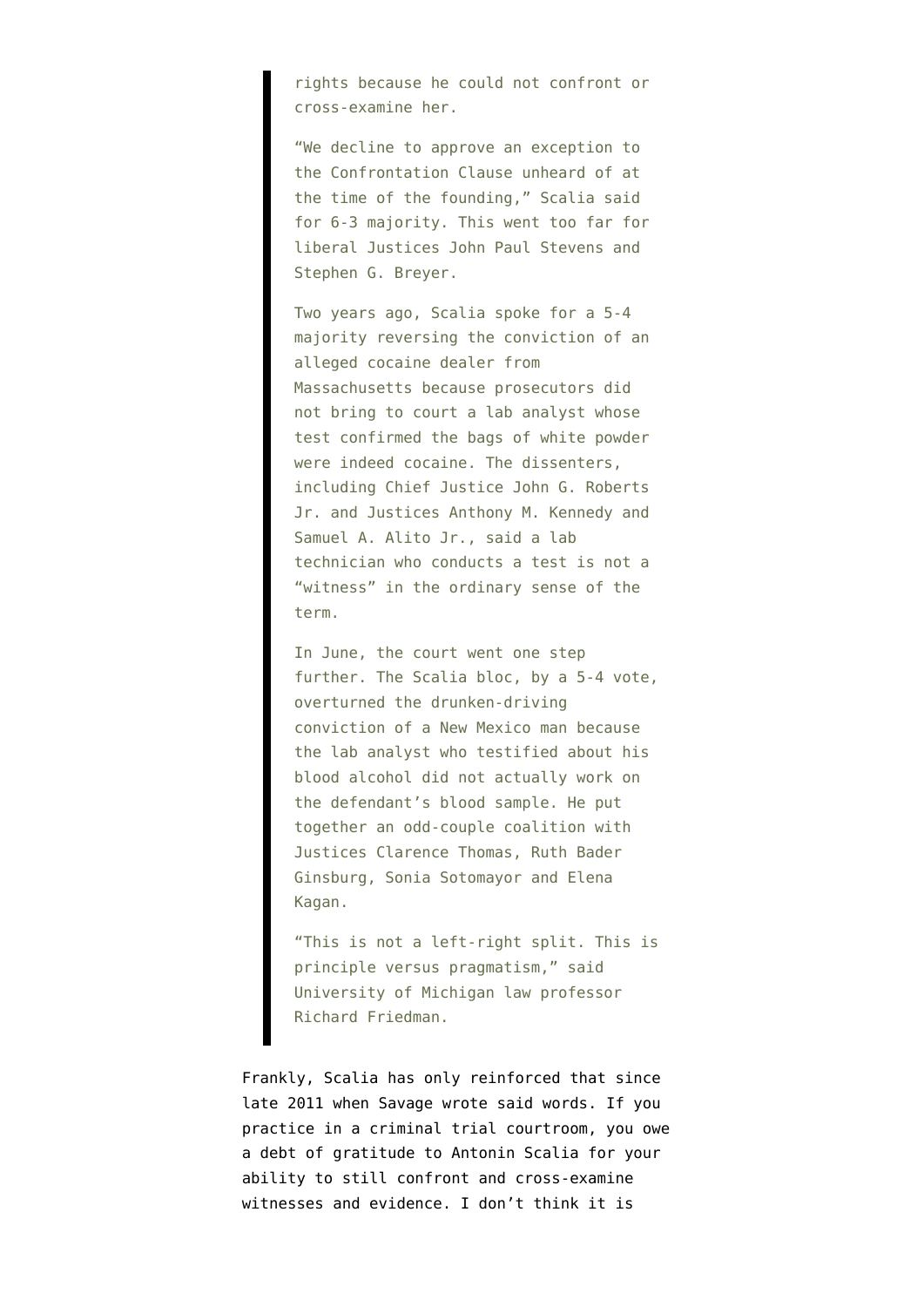hyperbole to say that, without Scalia, this fundamental procedural right would be totally shit right now.

So, this is but a nutshell of the greater whole, and I am still trying to catch up. But those are my thoughts for now. Do not get me wrong, Antonin Scalia was never, nor will ever be, my favorite, nor even an overall positive Supreme Court Justice in my eyes. There is too much malignancy and caustic history from Scalia, on far too many fronts, for that to ever be the case. But the man is not yet even in the ground, and there were a couple of important positive things to say before the ultimate obituary is written.

And, on one other note, let's keep in mind that the warm and fuzzy stories of Scalia with Ruth Bader Ginsburg, from court interaction, to opera to shooting at animal trips is not the only history of Nino Scalia and women on the Supreme Court. He was, certainly less famously, in some instances, a frat boy jerk to Sandra Day O'Connor. So, take the lionization of the Kagan relationship with a healthy grain of salt.

Antonin "Nino" Scalia was a flawed, but important man. He is now gone. So, the biggest issue is, what happens now? Republican leadership did not have to announce that they will stall their asses off and try to prevent the confirmation of ANY nominee that Obama would put up. Frankly, that went without saying in today's Congress.

But, can they do that, will there be no Obama SCOTUS nominee confirmed, no matter what? I would not be shocked if that were not so. By the same token, the [longest a confirmation battle](http://thinkprogress.org/justice/2016/02/13/3749467/moments-after-scalias-death-is-confirmed-gop-senate-staffer-pledges-to-block-any-obama-replacement/) [has ever taken to confirm](http://thinkprogress.org/justice/2016/02/13/3749467/moments-after-scalias-death-is-confirmed-gop-senate-staffer-pledges-to-block-any-obama-replacement/) a SCOTUS Justice is 125 days (Obama has 361 left).

Obama has already said he will make a nomination, and I believe he will. If I had to bet right now, my bet is that the nominee is [Sri](http://komonews.com/news/nation-world/sri-srinivasan-who-is-he-scalias-possible-replacement) [Srinivasan.](http://komonews.com/news/nation-world/sri-srinivasan-who-is-he-scalias-possible-replacement) I have long thought this, and Sri, while being a decent guy, is a dead nuts